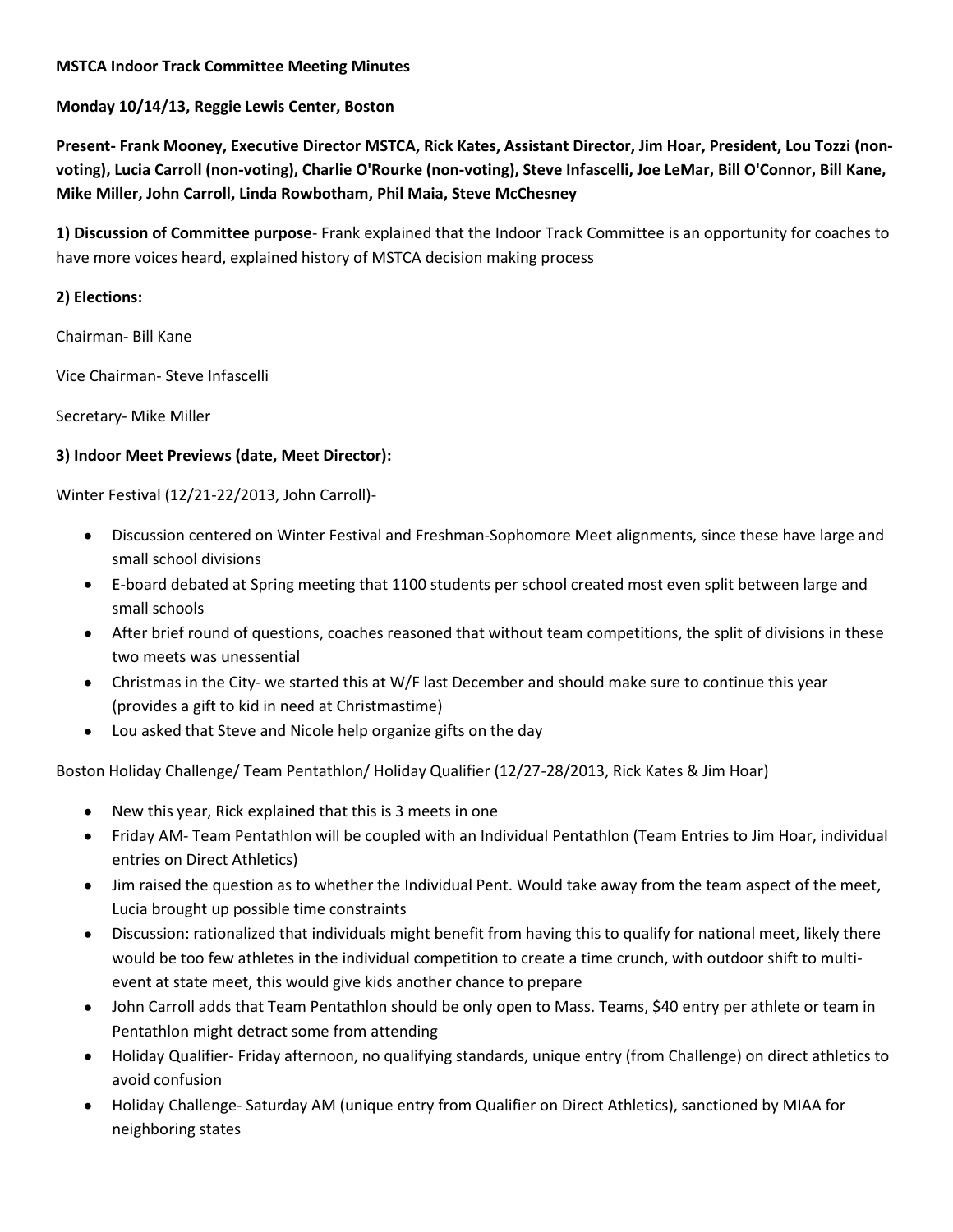- Rick- purpose of sanctioning both meets is to give out of state teams chance to bring whole teams and not just a few qualified individuals
- Sanctioning- list of schools participating has to be in within 20 days prior to meet, will go to MIAA for sanctioning, they can refuse a team at this time (team would be informed prior to)
- Teams must be declared 12/7, but entries are not due until 12/23- point of emphasis  $\bullet$

Freshman-Sophomore Meet (1/4-5/2014, Lou Tozzi)

- Cutoff between large and small schools is 1100 students per school (Lou reports that this would distribute  $\bullet$ entries more evenly- 2013 large= 1450, small= 1200)
- Format is 1 running, 1 field, 1 relay (no change)
- Working w/ Direct Athletics to throw out entries marked ND or NT (60 phone calls were made to coaches in 2013 for this purpose)
- \$5 per athlete per event (changed from "per athlete")
- New qualifying standards: 2 mile (12:00 B, 14:00 G), mile (5:45 B, 6:45 G), 1000m (3:20 B, 3:55 G), 600m (1:50 B, 2:05 G), SP, LJ, HJ stay the same
- Discussion- Jim Hoar- is LJ standard too easy?- rationale, with meet so early, it might be difficult for frosh-soph kids to jump their best, decision to remain the same
- Discussion- why not create entry standards for 55, 55 HH, and 300 meters? Rationale- coaches have hard time  $\bullet$ explaining to non-qualified distance/ field athletes why they can't go if any sprinters are allowed to go
- Proposed change- 16 to 5 HH/ 55m semis with 8 to final (currently there is a two heat final)
- Discussion- Rick questioned need for developing athletes to race 3 times, possibly jmp and run a relay, when  $\bullet$ they don't do this at state meets)
- Proposal- run a two heat final, with first heat being "non-scoring" or "consolation" event. Rationale- would give  $\bullet$ 8 more athletes chance to race without creating two-heat final
- Vote: run one 8 person final in straightaway events (4 in favor, 4 opposed, 4 abstain)
- Vote: run one 8 person final and one 8 person consolation final (5 in favor, 7 opposed)
- Vote: keep 2 section final on time (unanimous)
- Motion- Charlie O'Rourke- to allow coaches to contact meet director if interested in entering 3rd athlete if all 3 have met the event standard
- Discussion- how many times does meet director get these calls at State Coaches? Charlie answered 5 at most,  $\bullet$ sometimes none. Any athletes this add should be offset by creating new entry standards.
- Vote: allow coaches to add a 3rd athlete if all athletes have made the entry standard as long as entry standards are applied to 55, 55 HH, and 300 meters (11 in favor, 1 opposed)
- Lou indicated that he would create standards based on research already completed  $\bullet$

MSTCA Relays (1/10-11-12/2014, 1/18-19/2014 John Carroll)

- John Carroll produced a study of realigned divisions (DIV and DV have the most teams, with new DIV having the  $\bullet$ most entries from 2012 and 2013)
- Relay order (5-2-3-4-1) differs from MIAA meet order (discussion- coaches should have no difficulty determining differences in meet orders)
- HJ increments- 4th height will be that division's qualifying standard- to be determined after MIAA 12/6 meeting (discussion as to whether this should be the 3rd height centered around possible 5 inch jump from 4'6 to 4'11" or similar, decision made to use 4th height as Q standard)